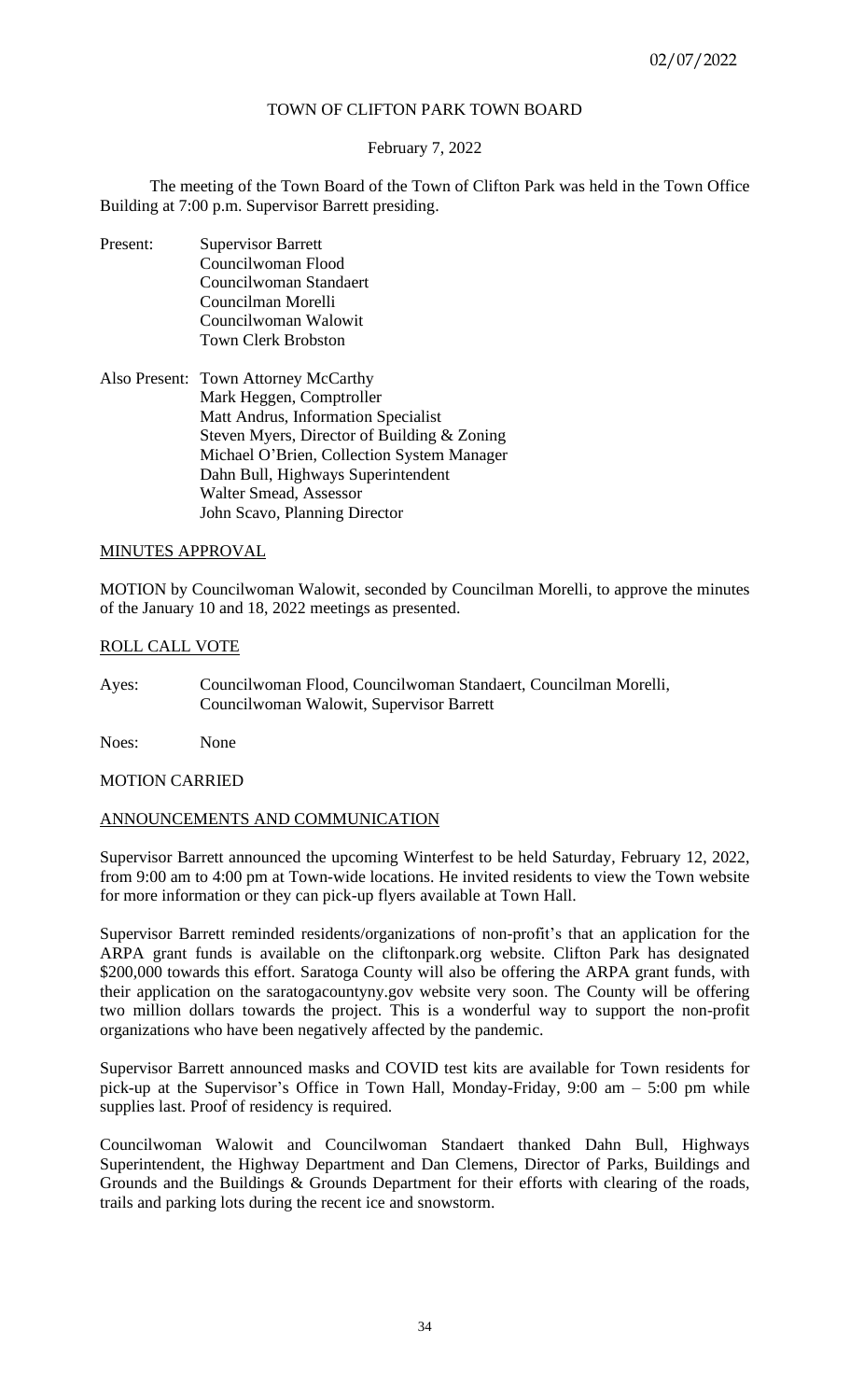## PRESENTATION-NYSERDA-NYS STRETCH CODE

Mike DeWein, NYSERDA NY Stretch Circuit Rider Program Project Manager, presented the attached presentation. He explained the recently adopted NYS Stretch Code and the opportunities through grants and related incentives that the Town can take advantage of.

Supervisor Barrett recognized the recent push to all electric homes as in the past and areas that concentrate on hydropower. He questioned if the thought in the future is the reason to go all electric, is that every house or commercial buildings will have solar panels on it that will coincide with the electric?

Mr. DeWein answered yes, that is the drive. Photovoltaic, wind power and other resources as well. Photovoltaic is the big push now. Groundwork for the future is beginning to be laid out.

Joanne Coons, GREEN Committee member, stated that the committee wants to be sure the Town is ready in order to get the grants and incentives available.

Supervisor Barrett questioned if the builders are voluntarily participating.

Mr. DeWein stated there are several communities that have adopted the code and enforcing.

Attorney McCarthy questioned the review of permits on the code and the significant third-party review, and if training for building officials is requirements.

Mr. DeWein stated yes there are third party requirements by certified individuals/companies. No additional training required for the building officials; they would just need to reach out to the other parties involved for the inspection results.

Ms. Coons stated in her experience, the homeowner pays for the review.

Councilman Morelli questioned if any other lessons have been learned from other municipalities that have passed this code?

Mr. DeWein, answered yes, and changes were made.

## **RESOLUTIONS**

No one wished to be heard.

Resolution No. 29 of 2022, a resolution appointing Dolores Mabb as a Principal Typist per civil service classification.

Introduced by who moved its adoption, seconded by  $\blacksquare$ 

WHEREAS, an opening exists for a Principal Typist in the Department of Building & Development, and

WHEREAS, Dolores Mabb successfully passed the Civil Service Exam and is on the Certification List of Eligible Principal Typists provided by Saratoga County Human Resources, and

WHEREAS, Steve Myers, Director of Building & Development, has interviewed Ms. Mabb and wishes to hire Ms. Mabb as a Principal Typist, Grade 6, Step 4, Year 1, to be paid \$32.84/hr., and

WHEREAS, Dolores Mabb has demonstrated the background, education, training and experience necessary for the position; now, therefore, be it

RESOLVED, that Dolores Mabb, 387 Middleline Road, Ballston Spa, NY, is hereby appointed as Principal Typist for the Town of Clifton Park, per Civil Service Certification effective immediately; and be it further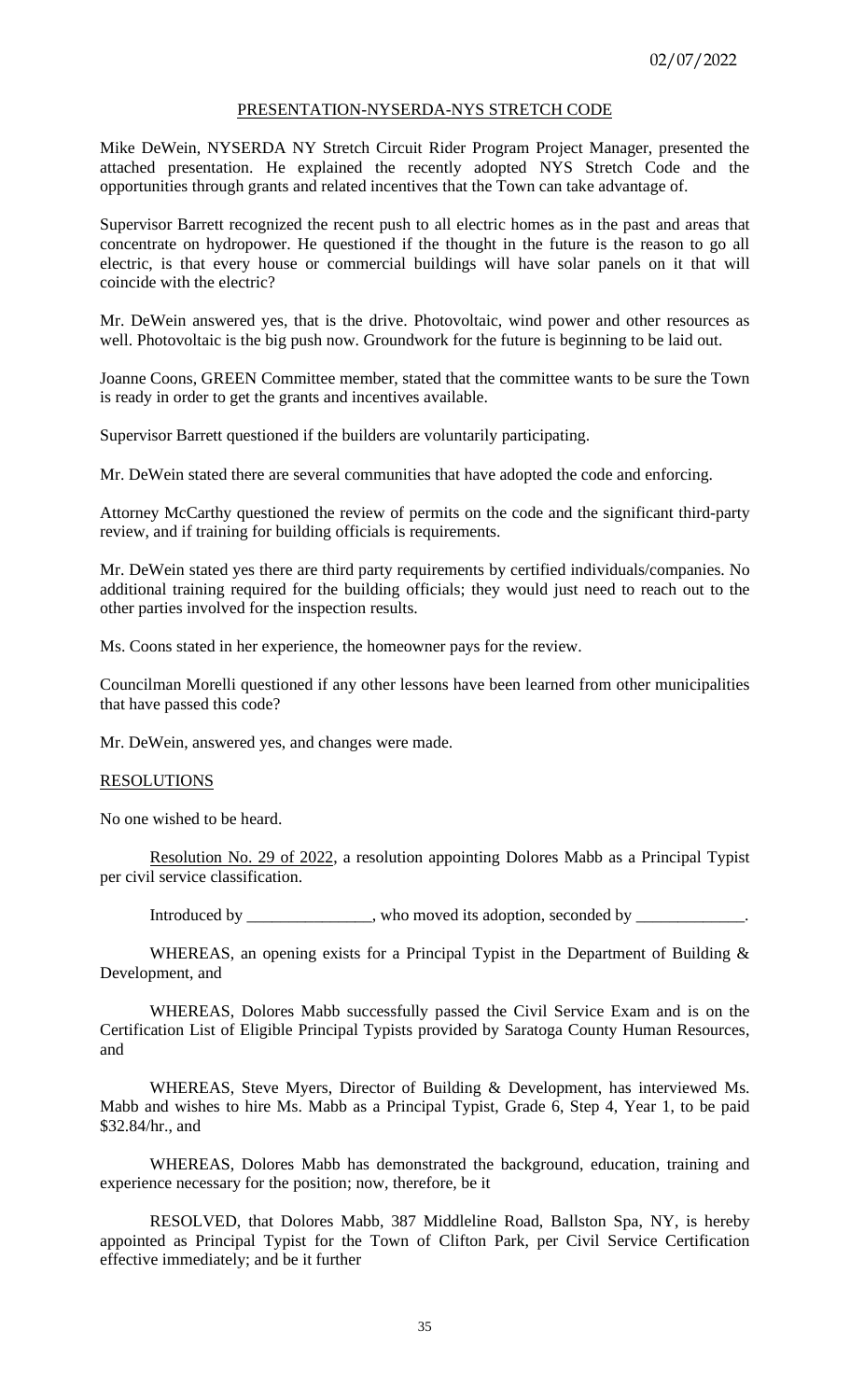RESOLVED, that the Comptroller is authorized to transfer \$33,415 from A-3620-E0582 (Gen. Fund – Building Department – K. Boni) and \$20,400 from A-3620-E6200 (General Fund – Building Department – Code Enforcement) to A-3620-Exxx (General Fund – Building Department – Employee).

**MOTION to table the resolution by Councilwoman Standaert, seconded by Councilwoman Walowit.**

## ROLL CALL VOTE

Ayes: Councilwoman Flood, Councilwoman Standaert, Councilwoman Walowit

Noes: Councilman Morelli, Supervisor Barrett

## **MOTION CARRIED**

## **RESOLUTION TABLED**

Councilwoman Standaert stated the majority of the Town Board was not consulted about this hire.

Councilwoman Walowit stated she would have like to have been a part of the interview process.

Resolution No. 30 of 2022, a resolution appointing Kathleen Boni as a Part-time Sr. Account Clerk in the Building and Development Department.

Introduced by Councilwoman Standaert, who moved its adoption, seconded by Councilwoman Walowit.

WHEREAS, the Department of Building and Development has requested permission to retain Kathleen Boni, who will retire February 25, 2022, as Sr. Account Clerk, on a part-time, as needed basis, due to the volume of permit review and inspection requirements in the department, and

WHEREAS, Ms. Boni has extensive experience and expertise in the day-to-day operations of the Building & Development office; now, therefore, be it

RESOLVED, Kathleen Boni, be appointed as a Part-time Sr. Account Clerk to be used as needed, to be paid from A3620-E4000 (General Fund – Building & Development – Part-time Employee), Grade 5, Step 11, \$34.44 per hour from the Part-time matrix, effective March 1, 2022.

## ROLL CALL VOTE

Ayes: Councilwoman Flood, Councilwoman Standaert, Councilman Morelli, Councilwoman Walowit, Supervisor Barrett

Noes: None

## DECLARED ADOPTED

Resolution No. 31 of 2022, a resolution scheduling a public hearing to consider applications for the Conservation Easement (Historic Preservation) program.

Introduced by Councilman Morelli, who moved its adoption, seconded by Councilwoman Standaert.

WHEREAS, the Town's Term Conservation Easement program requires public comment on properties proposed to be included in the program, and

WHEREAS, Michael and Patricia Bibighaus have requested inclusion in the program for property on 178 Vischer Ferry Road (SBL 282.-2-50), and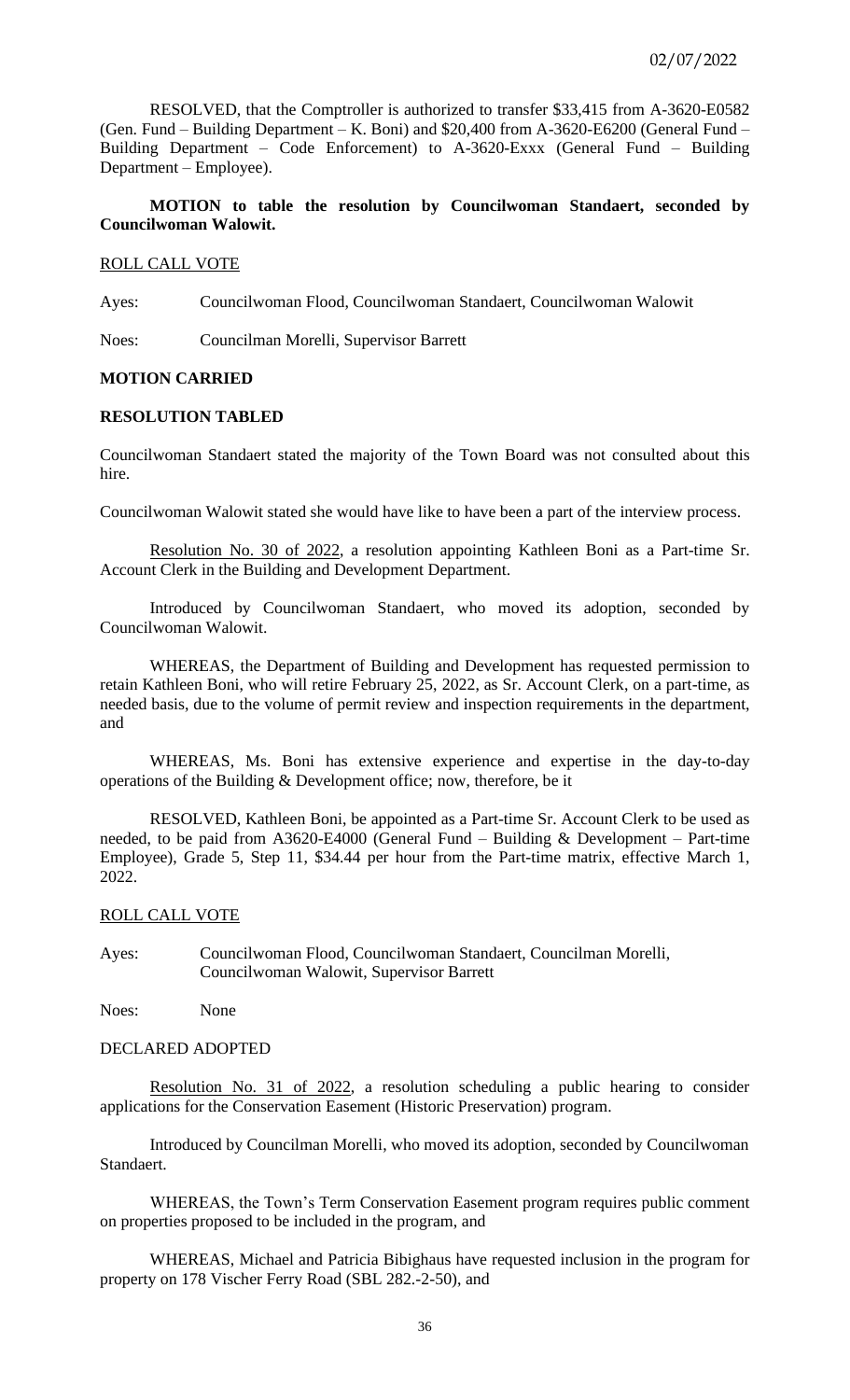WHEREAS, Raymond Marcucci has also requested inclusion in the program for property on 589 Grooms Road (SBL 277.-3-17); now, therefore, be it

RESOLVED, that a public hearing is scheduled for February 28, 2022, at 7:05 p.m. in the Wood Memorial Room, One Town Hall Plaza, Clifton Park, New York, to consider the properties listed above as owned by Michael and Patricia Bibighaus on Vischer Ferry Road, and Raymond Marcucci on Grooms Road, each for inclusion in the 25-year Conservation Easement (Historic Preservation) program, and be it further

RESOLVED, that the property owners give notice to all adjacent property owners and other entities as provided in the Town's Conservation Easement legislation in advance of the public hearing and submit receipts of mailing to the Town Clerk's office prior to the date of the public hearing; and be it further

RESOLVED, that the Town Clerk is directed to publish appropriate notice of the same.

#### ROLL CALL VOTE

Ayes: Councilwoman Flood, Councilwoman Standaert, Councilman Morelli, Councilwoman Walowit, Supervisor Barrett

Noes: None

## DECLARED ADOPTED

Resolution No. 32 of 2022, a resolution authorizing the Town Highways Superintendent to install traffic control devices on Ray Road.

Introduced by Councilwoman Standaert, who moved its adoption, seconded by Councilwoman Walowit.

WHEREAS, the Town of Clifton Park Highway Safety Committee (HSC) has reviewed the triangular island configuration at the intersection of Ray Road and Sugar Hill Road, where Ray Road splits into a "Y" configuration allowing for two-way traffic at the top of the "Y" from Sugar Hill Road, and

WHEREAS, the HSC recommended that a YIELD (R1-2) sign be installed for vehicles entering Ray Road from the southern leg of the "Y" intersection onto Ray Road heading east, and

WHEREAS, the HSC recommendation includes installing two STOP (R1-1) signs for vehicles exiting the top of the "Y" from Ray Road onto Sugar Hill Road; now, therefore, be it

RESOLVED, that the Town Board authorizes Dahn Bull, Town Highways Superintendent, to install one YIELD (R1-2) sign, two STOP (R1-1) signs, and two stop bars, per the attached diagram, and be it further

RESOLVED, the installation of such signage and pavement markings shall be installed according to the 2009 Manual of Uniform Traffic Control Devices (MUTCD) and its current NYS Supplemental; and be it further

RESOLVED, that the installation of the signs be charged to A-03310-00215 (General Fund – Traffic Safety – Traffic Safety).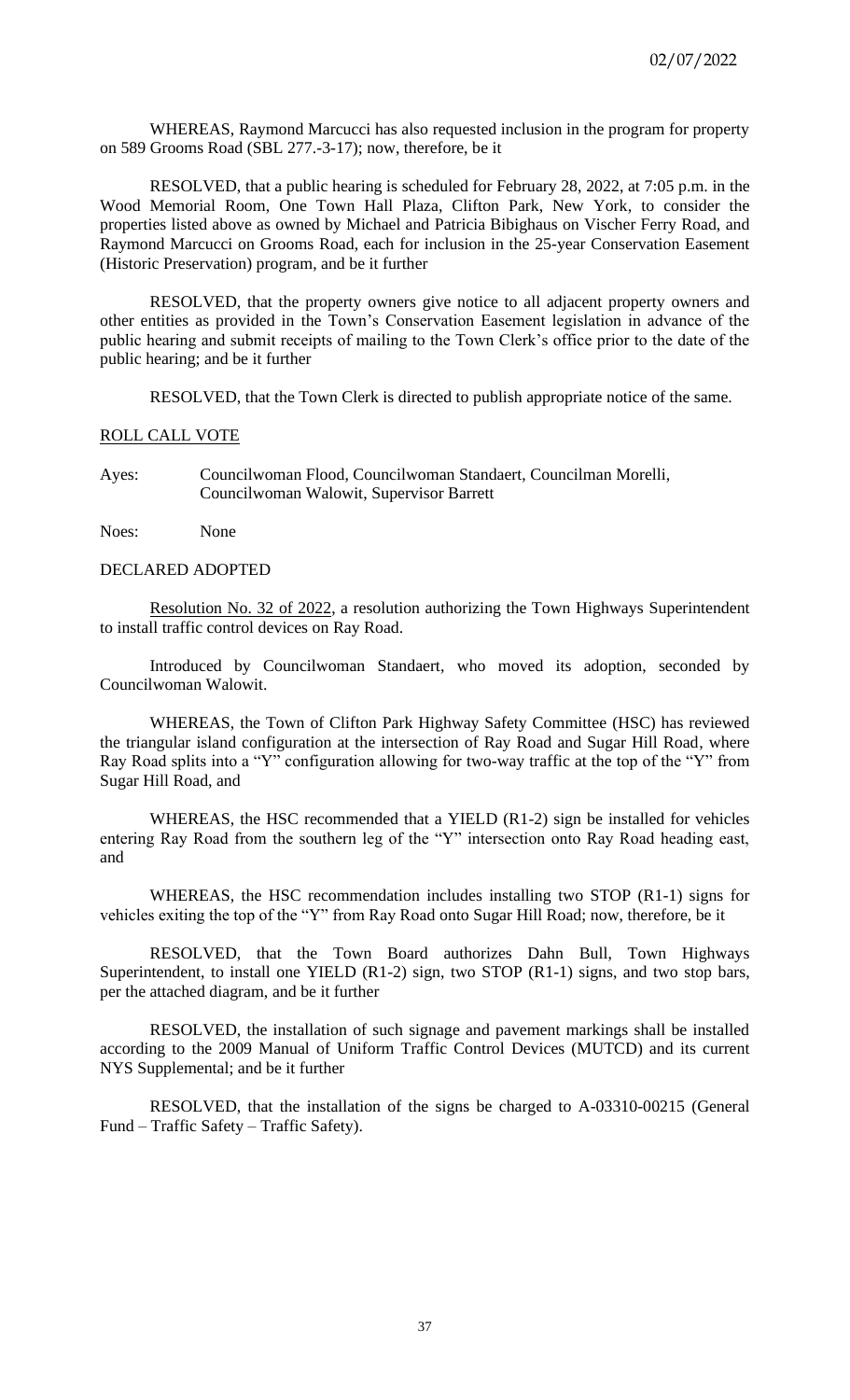#### ROLL CALL VOTE

Ayes: Councilwoman Flood, Councilwoman Standaert, Councilman Morelli, Councilwoman Walowit, Supervisor Barrett

Noes: None

#### DECLARED ADOPTED

Resolution No. 33 of 2022, a resolution authorizing the purchase of mosquito dunks for use by town residents.

Introduced by Councilwoman Standaert, who moved its adoption, seconded by Councilwoman Flood.

WHEREAS, the Town has an ongoing West Nile Virus preventative program and dunks are needed to continue the program, and

WHEREAS, Scott Reese, Stormwater Management Technician, has requested authorization to purchase sixty cases of mosquito dunks, seventy-two dunks in each case for distribution to town residents, and

WHEREAS, quotes were solicited for the purchase of dunks and the lowest quote was received from Summit Chemical in Baltimore, Maryland, for \$69.48 per case, and

WHEREAS, Scott Reese has recommended that the quote of Summit Chemical be accepted in an amount of \$4,168.80 for sixty cases of dunks; now, therefore, be it

RESOLVED, that the quote from Summit Chemical, in an amount not to exceed \$4,168.80, is hereby accepted for the purchase of sixty cases of mosquito dunks, to be paid from A-4010-140 (Community Services-Public Safety).

## ROLL CALL VOTE

Ayes: Councilwoman Flood, Councilwoman Standaert, Councilman Morelli, Councilwoman Walowit, Supervisor Barrett

Noes: None

#### DECLARED ADOPTED

Resolution No. 34 of 2022, a resolution accepting a proposal to complete a residential curbside bulk trash pick-up for all residents within the Town of Clifton Park.

Introduced by Councilman Morelli, who moved its adoption, seconded by Councilwoman Standaert.

WHEREAS, the Town Board wishes to maintain its program to perform a full residential curbside bulk waste pickup service for all residents of the Town on a biennial basis, and

WHEREAS, a request for proposals was published in The Schenectady Gazette and posted on [www.cliftonpark.org,](http://www.cliftonpark.org/) requesting price quotes to perform a full curbside bulk trash pick-up for the 2022 program, and

WHEREAS, the request for proposals was also forwarded to vendors in the market for trash hauling services, and

WHEREAS, on January 18, 2022, the Town received the lowest conforming quote from Twin Bridges Waste and Recycling, Clifton Park, New York, for an estimated total cost of \$137,500, in response to the advertised request, and

WHEREAS, the Town Board has allocated funds for this year's contract in A-8160-050 (General Fund Transfer Station – Bulk Pick up); now, therefore, be it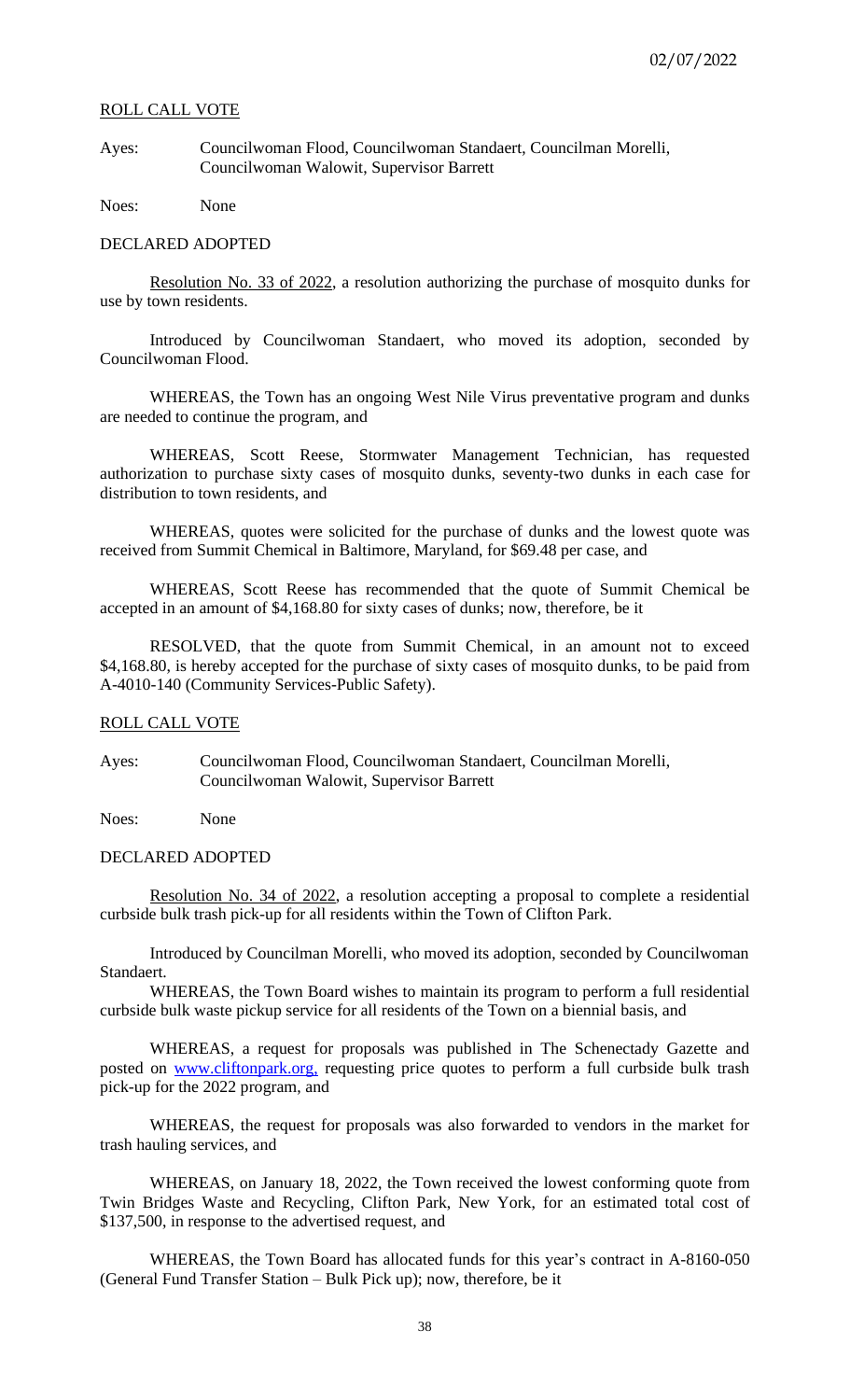RESOLVED, that the Town Board accepts the proposal from Twin Bridges for an estimated amount of \$137,500 to complete a full residential curbside bulk waste pick-up for all residents within the Town of Clifton Park to begin the week of May 2, 2022, and be completed by May 21, 2022, which will be paid from A-8160-50 (General Fund Transfer Station – Bulk Pick-Up); and be it further

RESOLVED, that the Comptroller is authorized to transfer \$22,500 from A-914 (Unassigned Fund Balance) to A-8160-50 (General Fund – Transfer Station – Bulk Pick-Up).

### ROLL CALL VOTE

Ayes: Councilwoman Flood, Councilwoman Standaert, Councilman Morelli, Councilwoman Walowit, Supervisor Barrett

Noes: None

#### DECLARED ADOPTED

Resolution No. 35 of 2022, a resolution appointing members to the Deer Assessment and Management Advisory Group.

Introduced by Councilwoman Standaert, who moved its adoption, seconded by Councilman Morelli.

WHEREAS, by Resolution No. 21 of 2022, the Town Board authorized the establishment of a deer assessment and management advisory group to research deer management and controlled deer hunts on municipal lands in other parts of the State, and

WHEREAS, Councilwoman Flood has expressed her intent to chair the advisory group, and

WHEREAS, Councilwoman Flood recommends that the following residents be appointed to the group:

> Tim Palmer, 22 Northcrest Dr., Clifton Park Gene Novitsky, 22 Jarose Pl., Clifton Park F. Joseph Stockbridge, 12 Denhelder Dr. Ballston Lake John Klimes, 5 Fieldstone Dr., Ballston Lake Greg Boyd, 4 Balsam Way, Clifton Park Aaron Bennett, 60 Longview Dr., Clifton Park Frank Berlin, 980 Main Street, Clifton Park Frank Brogna, 641 Tanner Road, Clifton Park Jeff Mirarchi, 7 Arbor Lane, Clifton Park

and

WHEREAS, other representatives from Albany County, NYS DEC, and NYS Canal Corporation may be asked to participate from time to time, and

WHEREAS, the Town Attorney's office will provide staff support and legal advice as necessary; now, therefore, be it

RESOLVED, that Tim Palmer, Gene Novitsky, F. Joseph Stockbridge, John Klimes, Greg Boyd, Aaron Bennett, Frank Berlin, Frank Brogna, and Jeff Mirarchi, are appointed to serve on the Deer Assessment and Management Advisory Group, each for a one-year term, term to expire December 31, 2022, and be it further

RESOLVED, that consultants representing the other groups listed above may participate as needed.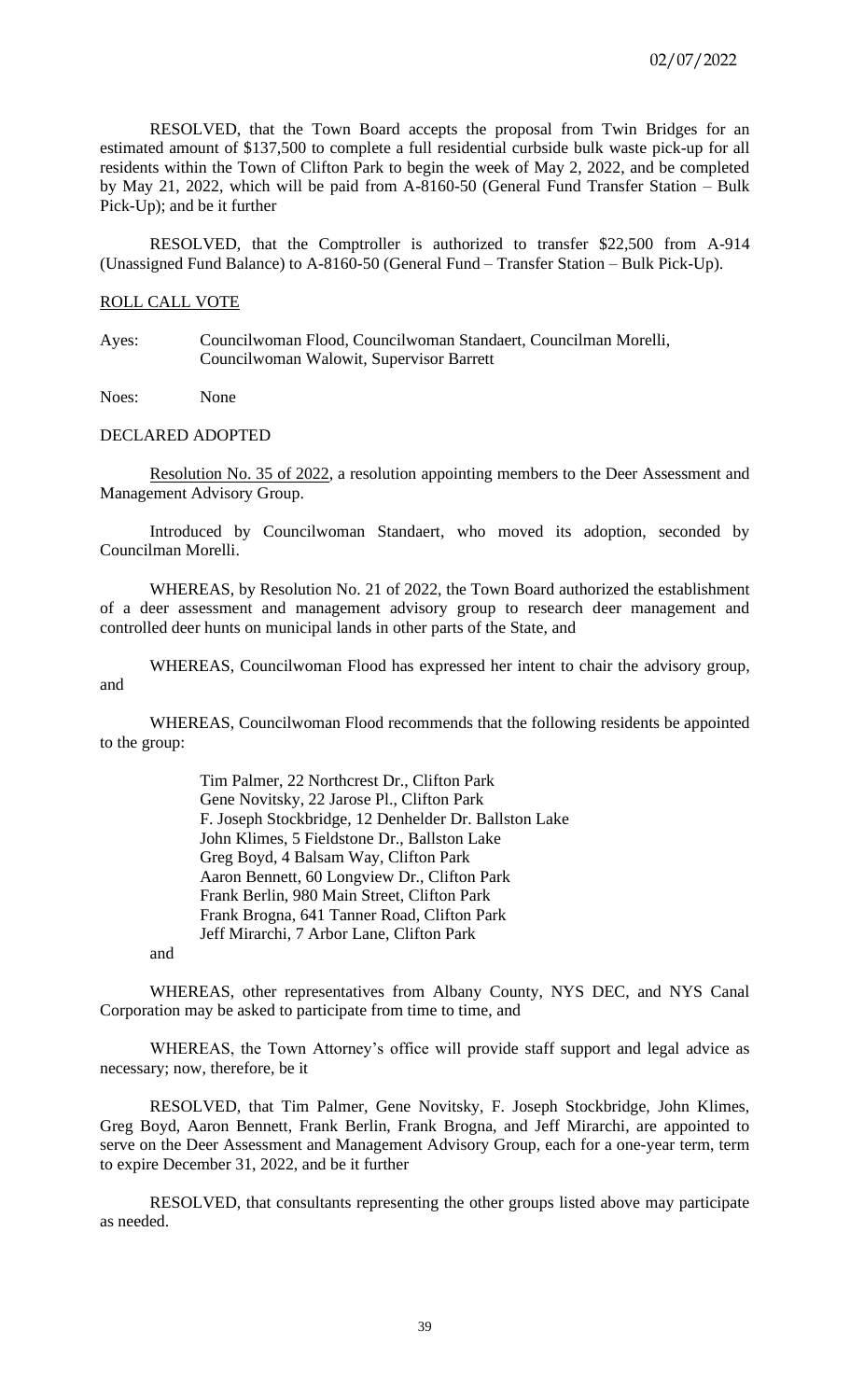## ROLL CALL VOTE

Ayes: Councilwoman Flood, Councilwoman Standaert, Councilman Morelli, Councilwoman Walowit, Supervisor Barrett

Noes: None

## DECLARED ADOPTED

Resolution No. 36 of 2022, a resolution awarding a contract for sewer pump station emergency power generators to CDE Electric, Inc. pursuant to General Municipal Law 103.

Introduced by Councilwoman Standaert, who moved its adoption, seconded by Councilwoman Walowit.

WHEREAS, MJ Engineering prepared specifications and bid documents for the acquisition of emergency generators for various pump stations for Clifton Park Sewer Districts No. 1 and 2, and

WHEREAS, sealed bids were opened on January 20, 2022, with CDE Electric, Inc. of Cairo, NY, submitting the low bid of \$349,180 for six separate emergency generator configurations for the pump stations within both sewer districts, and

WHEREAS, MJ Engineering recommends awarding the bid to CDE Electric as lowest responsible bidder, and

WHEREAS, pursuant to Resolution No. 239 of 2021, costs of the generators and their installations will be offset using federal funds received by the Town from the American Rescue Plan Act; now, therefore, be it

RESOLVED, that the Comptroller is authorized to transfer from the ARPA funds received in 2021 to cover the costs in the amount of \$279,344 to G11-8111-200 (Clifton Park Sewer District No. 2 – Equipment) and \$69,836 to G7-8111-200 (Clifton Park Sewer District No. 1 – Equipment); and be it further

RESOLVED, that the Supervisor is authorized to sign a contract with CDE Electric, Inc. for the generators, in an amount not to exceed \$349,180 for the emergency generators.

#### ROLL CALL VOTE

Ayes: Councilwoman Flood, Councilwoman Standaert, Councilman Morelli, Councilwoman Walowit, Supervisor Barrett

Noes: None

## DECLARED ADOPTED

Resolution No. 37 of 2022, a resolution authorizing the transfer of American Rescue Plan Act Funds for engineering consulting services relative to the bid process and installation for the standby generators at pump stations within the Clifton Park Sewer District No. 1 and No. 2.

Introduced by Councilwoman Walowit, who moved its adoption, seconded by Councilman Morelli.

WHEREAS, by Resolution No. 239 of 2021, the Town Board designated funds to support four categories of expenditures of Federal Funds received through appropriations within the American Rescue Plan Act (ARPA), and

WHEREAS, the Town Board included the acquisition and installation of six pump station emergency generators as a category of ARPA fund spending for the Town Sewer Department, and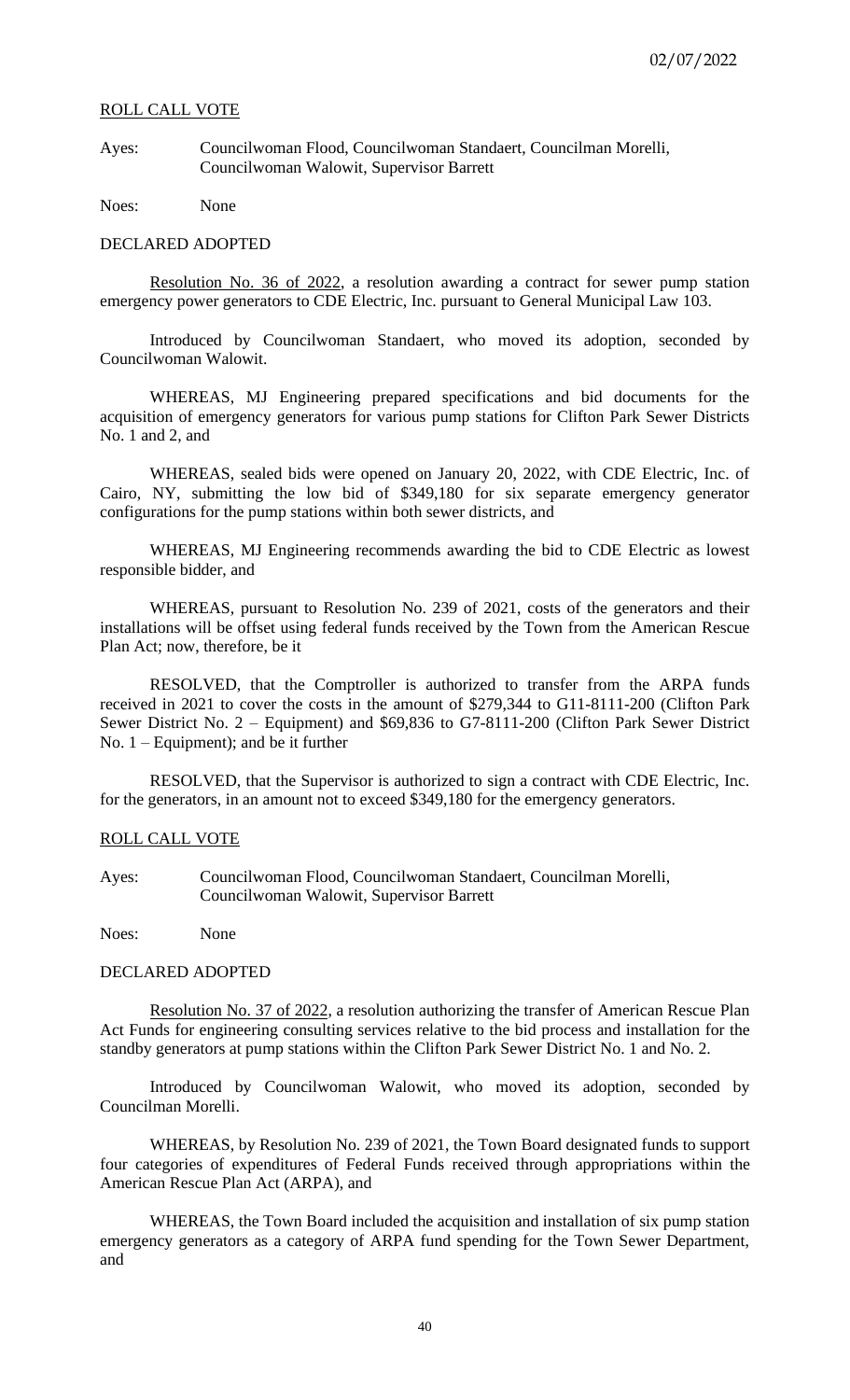WHEREAS, MJ Engineering has submitted a proposal for an amount not to exceed \$53,700, to design and propose product specifications for the acquisition and installation of emergency pump stations and generators for the Huntwood, Compton Road, Christina Maria Drive, Boyack Road, Westchester Drive, and Green Meadow Drive pump stations, and

WHEREAS, the Town Board wishes to approve the engineering costs for emergency pump stations for the locations listed above; now, therefore, be it

RESOLVED, that the April 21, 2021 engineering estimates from MJ Engineering is approved, and be it further

RESOLVED, that the Comptroller is authorized to transfer \$42,960 from the General Fund of the ARPA funds received to G11-8111-135 (Clifton Park Sewer District #2 – Engineering) and \$10,740 from General Fund to G7-8111-135 (Clifton Park Sewer District #1); and be it further

RESOLVED, that the Comptroller is authorized to pay MJ Engineering and Land Surveying, P.C. \$29,420 from G11-8111-135 (Clifton Park Sewer District #2 – Engineering) and \$7,355 from G7-811-135 (Clifton Park Sewer District #1 – Engineering) to offset the engineering costs billed to date.

### ROLL CALL VOTE

Ayes: Councilwoman Flood, Councilwoman Standaert, Councilman Morelli, Councilwoman Walowit, Supervisor Barrett

Noes: None

## DECLARED ADOPTED

Resolution No. 38 of 2022, a resolution declaring a public emergency pursuant to General Municipal Law Section 103(4) for a replacement sewer pump in the Olde Nott Farm pump station.

Introduced by Councilwoman Standaert, who moved its adoption, seconded by Councilwoman Flood.

WHEREAS, on January 24, 2022, Collection Systems Manager Michael O'Brien identified a sewer pump failure in the Olde Nott Farm pump station that left the pump station without a functional backup system, and

WHEREAS, it was determined that the original pump motor from 2002 was beyond economical repair, and

WHEREAS, Section 103(4) of the NYS General Municipal Law, provides that in cases of an emergency situation arising from unforeseen circumstances affecting public property or the health or safety of the public, the Town Board may authorize the purchase of service, material and equipment without competitive bids, and

WHEREAS, Emmons Metro, LLC., was available and engaged for the work at the Olde Nott Farm pump station on an emergency basis, pursuant to invoice totals not to exceed \$5,942, attached, with work completed on January 24, 2022; now, therefore, be it

RESOLVED, that the Town Board determines that the resulting damage to sanitary sewer systems, due to the pump failure, constitutes an emergency for procurement purposes under Section 103(4) of General Municipal Law; and be it further

RESOLVED, that the Comptroller is authorized to pay an amount not to exceed \$5,942 from G1-8111-00200 (Olde Nott Farm Sewer District – Equipment), per the invoice attached to compensate Emmons Metro, LLC. for the work.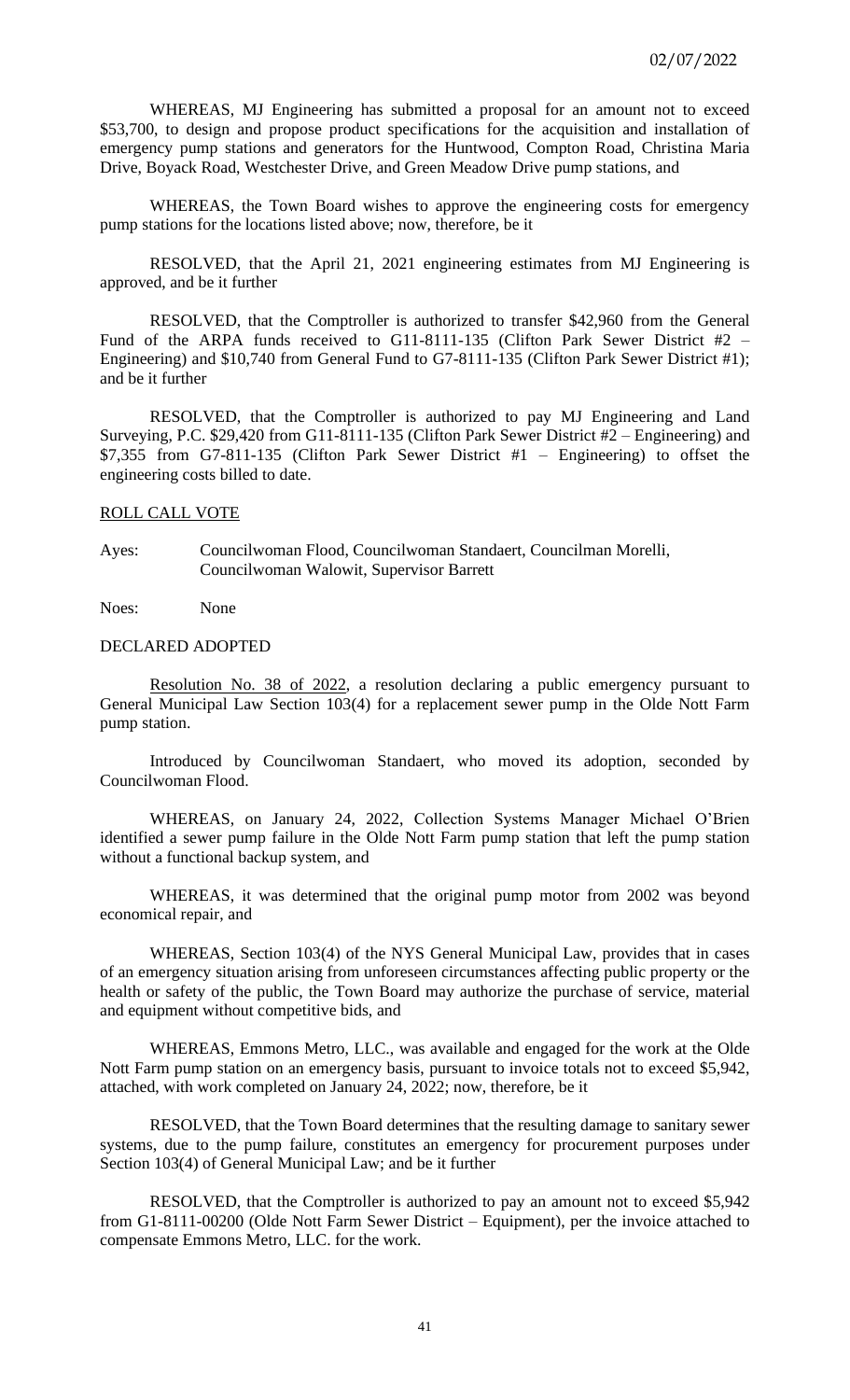## ROLL CALL VOTE

Ayes: Councilwoman Flood, Councilwoman Standaert, Councilman Morelli, Councilwoman Walowit, Supervisor Barrett

Noes: None

## DECLARED ADOPTED

Resolution No. 39 of 2022, a resolution determining that proposed installation of box culverts at Bruno Road for the improvement of stormwater drainage systems to mitigate the flooding of town roads and infrastructure in the area, constitute a Type II Action pursuant to the New York State Environmental Quality Review Act.

Introduced by Councilwoman Standaert, who moved its adoption, seconded by Councilwoman Flood.

WHEREAS, the Highway Department is pursuing a project to install box culverts on Bruno Road in the area of Bruno Road, as depicted in mapping contained within the attached Short Environmental Assessment Form, for the purpose of improvement in stormwater retention and to mitigate excessive flooding of the town road in the area, and

WHEREAS, the project consists of the installation of box culverts, and street openings and right-of-way openings for the purpose of repair and maintenance of existing utility facilities, and

WHEREAS, Highways Superintendent Dahn Bull recommends that the project be classified as a Type II Action pursuant to the New York State Environmental Quality Review Act (the "SEQR Act"), and

WHEREAS, the Town Board has reviewed the Short Environmental Assessment Form prepared by the Highways Superintendent and Planning Director and correspondence dated January 20, 2022, describing the project; now, therefore, be it

## RESOLVED, that

1. The Project constitutes a "Type II Action" under 6 NYCRR (New York Codes, Rules and Regulations) § 617.5(c)(4) & 617.5 (c), (5) as it constitutes the replacement, rehabilitation, or reconstruction of equipment, in kind, on the same site, and no further action under the SEQR Act and the Regulations is required.

2. This resolution shall take effect immediately.

## ROLL CALL VOTE

Ayes: Councilwoman Flood, Councilwoman Standaert, Councilman Morelli, Councilwoman Walowit, Supervisor Barrett

Noes: None

#### DECLARED ADOPTED

Resolution No. 40 of 2022, a resolution approving the use of the Clifton Park Highway Department's White Building for the training of fire fighters prior to its demolition.

Introduced by Councilwoman Walowit, who moved its adoption, seconded by Councilwoman Standaert.

WHEREAS, on August 17, 2021, the Clifton Park Highway Department had an accidental fire that caused severe damage to the facility known locally as "The White Building", and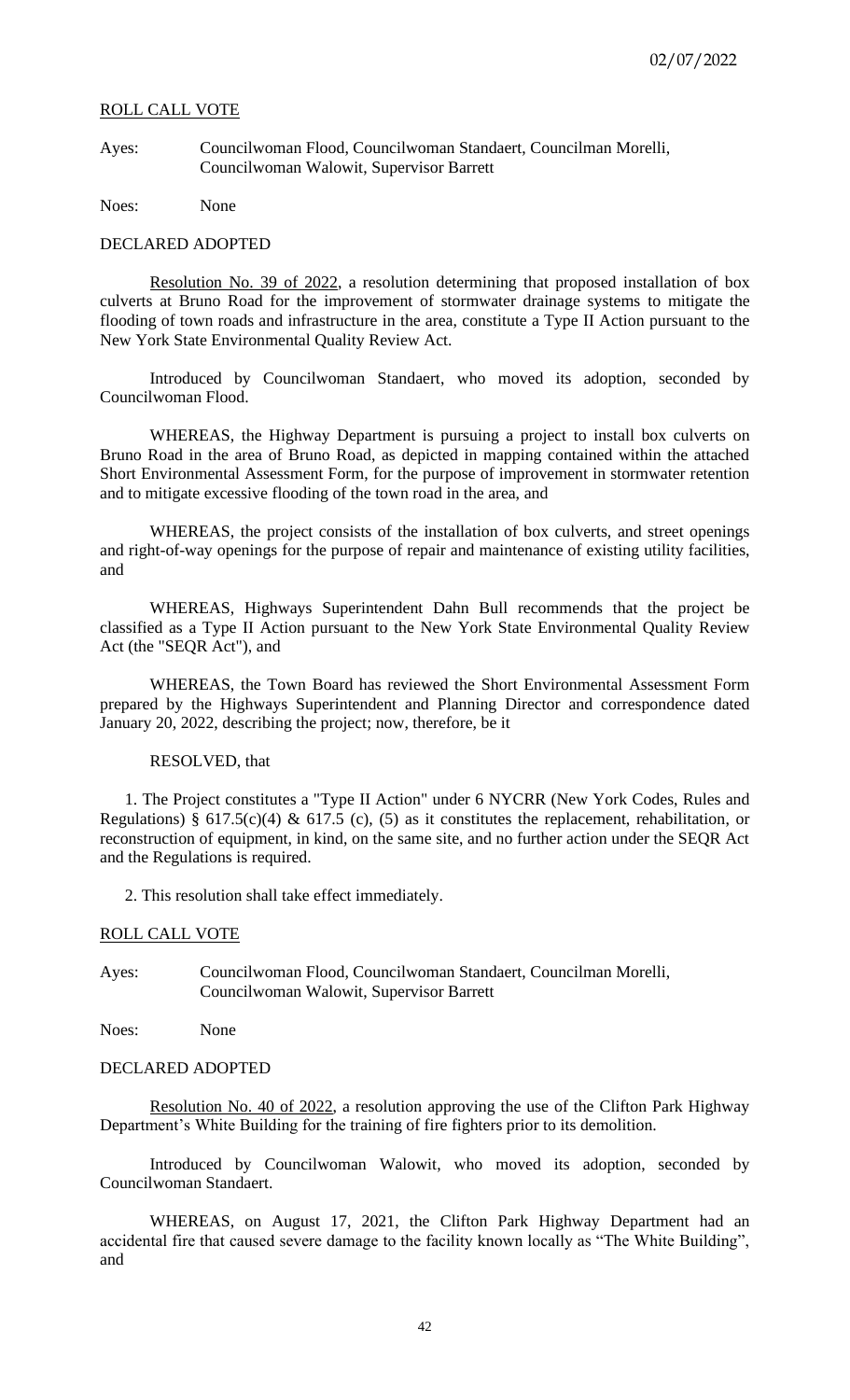WHEREAS, on January 10, 2022, the Town Board approved Resolution No. 20 of 2022, authorizing the Highway Department to move forward in the demolition and replacement of the White Building, and

WHEREAS, the future demolition of the White Building provides a unique opportunity to local volunteer fire departments to use the facility for much needed, hands-on, drill training and instruction, and

WHEREAS, the Highway Department has communicated with Chief P.J. Champagne of the Jonesville Volunteer Fire Department, to establish the necessary safety precautions to prepare the building, including an asbestos inspection and abatement, and

WHEREAS, the Highway Department is removing possible dangers designated by the Fire Department from the building, and

WHEREAS, an asbestos inspection was performed by Spectrum Environmental Services, showing that there was no observed asbestos in the building; now, therefore, be it

RESOLVED, that the Superintendent of Highways is authorized to coordinate with the Jonesville Volunteer Fire Department to use the White Building for drills and training operations for the department and surrounding participating departments in the Town of Clifton Park; and be it further

RESOLVED, that the Jonesville Volunteer Fire Department provide all necessary paperwork and insurance coverage to the Town of Clifton Park prior to performing such activities and **paperwork and insurance coverage to be reviewed by the Town Attorney's Office.**

**Councilwoman Standaert moved, seconded by Councilman Morelli to amend Resolution No. 40 to include the following. paperwork and insurance coverage to be reviewed by the Town Attorney's Office.**

## ROLL CALL VOTE

Ayes: Councilwoman Flood, Councilwoman Standaert, Councilman Morelli, Councilwoman Walowit, Supervisor Barrett

Noes: None

## DECLARED ADOPTED

Highways Superintendent Bull stated no asbestos was found.

Councilwoman Walowit suggested notice to the public when the training occurs.

Councilman Morelli questioned insurance coverage for the event.

Attorney McCarthy suggested to amend the resolution to include, paperwork and insurance coverage to be reviewed by the Town Attorney's Office.

Resolution No. 41 of 2022, a resolution accepting a proposal for the placement of an apparel and textile recycling bin at the Town Transfer Station.

Introduced by Councilwoman Standaert, who moved its adoption, seconded by Councilman Morelli.

WHEREAS, the Transfer Station provides and manages opportunities for the recycling of a wide variety of products, fluids, and materials, including electronics, metals, plastics, oil-based automotive products, and batteries, as well as garden and yard waste, as well as bottle and cans, and